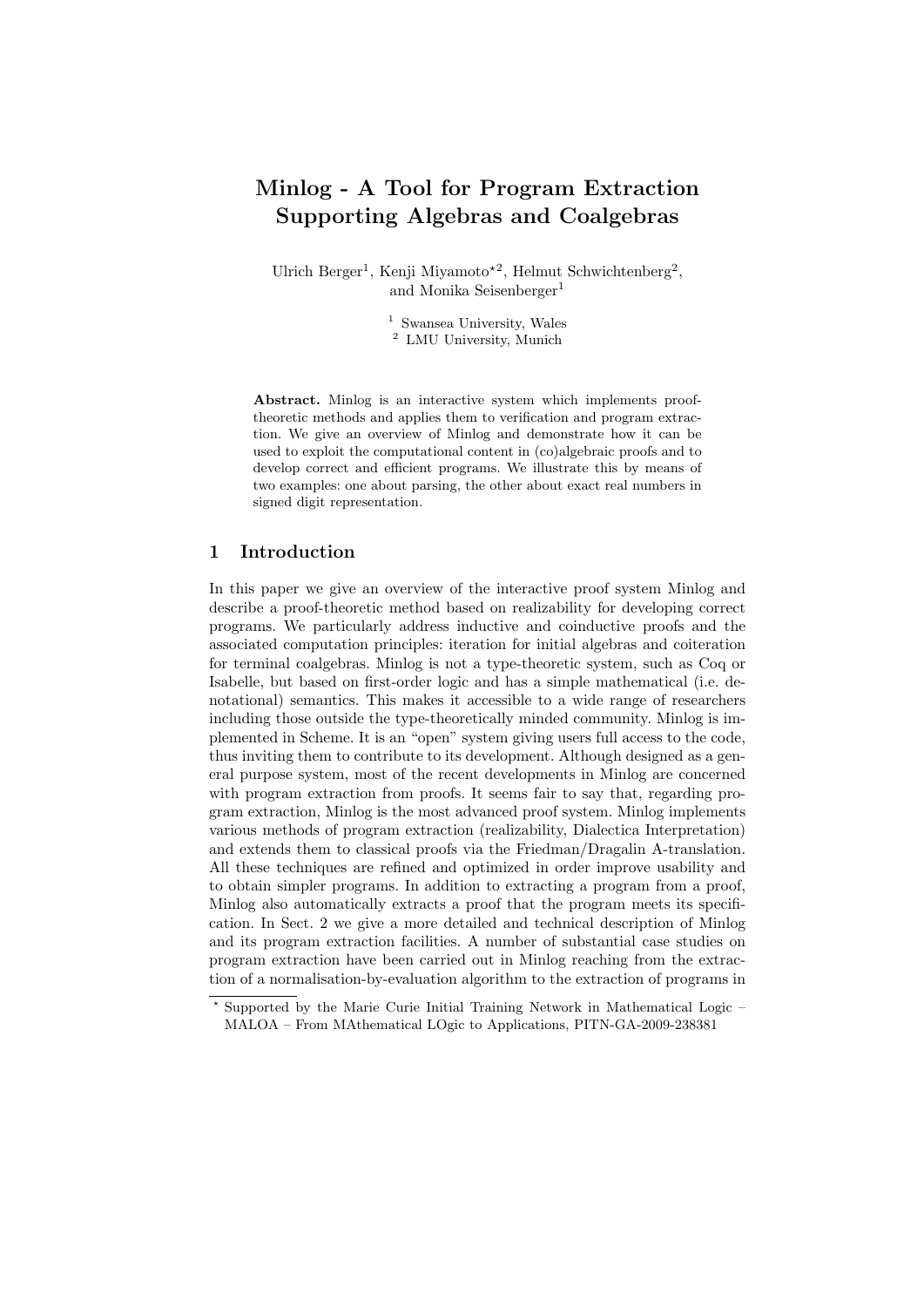constructive analysis. In this paper we present two case studies demonstrating the use of inductive and coinductive definitions in program extraction (Sect. 3) and show that they work well with Minlog's optimized extraction mechanism.

# 2 Program extraction in Minlog

#### 2.1 The Interactive Proof System Minlog

Minlog [Min, BBS<sup>+</sup>98] is an interactive proof system based on first order natural deduction calculus. It is intended to reason about higher type computable functionals, using minimal rather than classical or intuitionistic logic. Minlog implements a theory of computable functionals, as described in [SW11]. The underlying semantics is the Scott-Ershov model of partial continuous functionals, with *free algebras* as base types. These algebras are viewed as domains represented by Scott's information systems, whose tokens are constructor trees possibly involving the symbol ∗ ("no information"). The ideals (points, objects) of base type are consistent and deductively closed sets of tokens, possibly infinite. *Initial algebras* and *final coalgebras* are modelled by notions of totality and cototality: An ideal x is "cototal" if every constructor tree  $P(*) \in x$  has a "one-step extension"  $P(Ca^*) \in x$ , and "total" if it is cototal and this extension relation is well-founded. Totality and cototality are instances of strictly positive inductive and coinductive definitions which are supported in general in Minlog. With every initial algebra and final coalgebra are associated operators for (co)iteration and (co)recursion. Computation is implemented efficiently via normalization by evaluation [BS91,BES03]. Computation is extended to proofs via the Curry-Howard correspondence. Intuitionistic and classical logic are represented by the axiom schemes  $\perp \to A$  and  $\neg\neg A \to A$ . Interactive proofs are organized in a goal-directed backwards-reasoning fashion. Forward reasoning is modelled by a form of cut rule. Minlog also contains an automated prover for a certain fragment of (simply typed) minimal logic. Its theory (based on [Mil91]) is developed in [Sch04].

## 2.2 Program extraction

One of the main motivations behind Minlog is to use it as a tool for program verification, and to exploit the proofs-as-programs paradigm for program development. Minlog's program extraction is based on Kreisel's modified realizability [Kre59]: to each formula A a type  $\tau(A)$  (the type of realizers of A) and a formula  $x^{\tau(A)}$  **r** A are assigned. The formula x **r** A is to be read as "x realizes  $A^{\prime\prime}$  and intuitively means "x solves the computational problem expressed by  $A^{\prime\prime}$ . Program extraction computes from a derivation d of A a term  $et(d)$  (the extracted program) and a proof that  $et(d)$  realizes A. Of particular interest are the realization of induction and coinduction by algebras and coalgebras, as well as the computational and non-computational versions of logical operators. The latter are crucial for obtaining practically useful results as they lead to drastically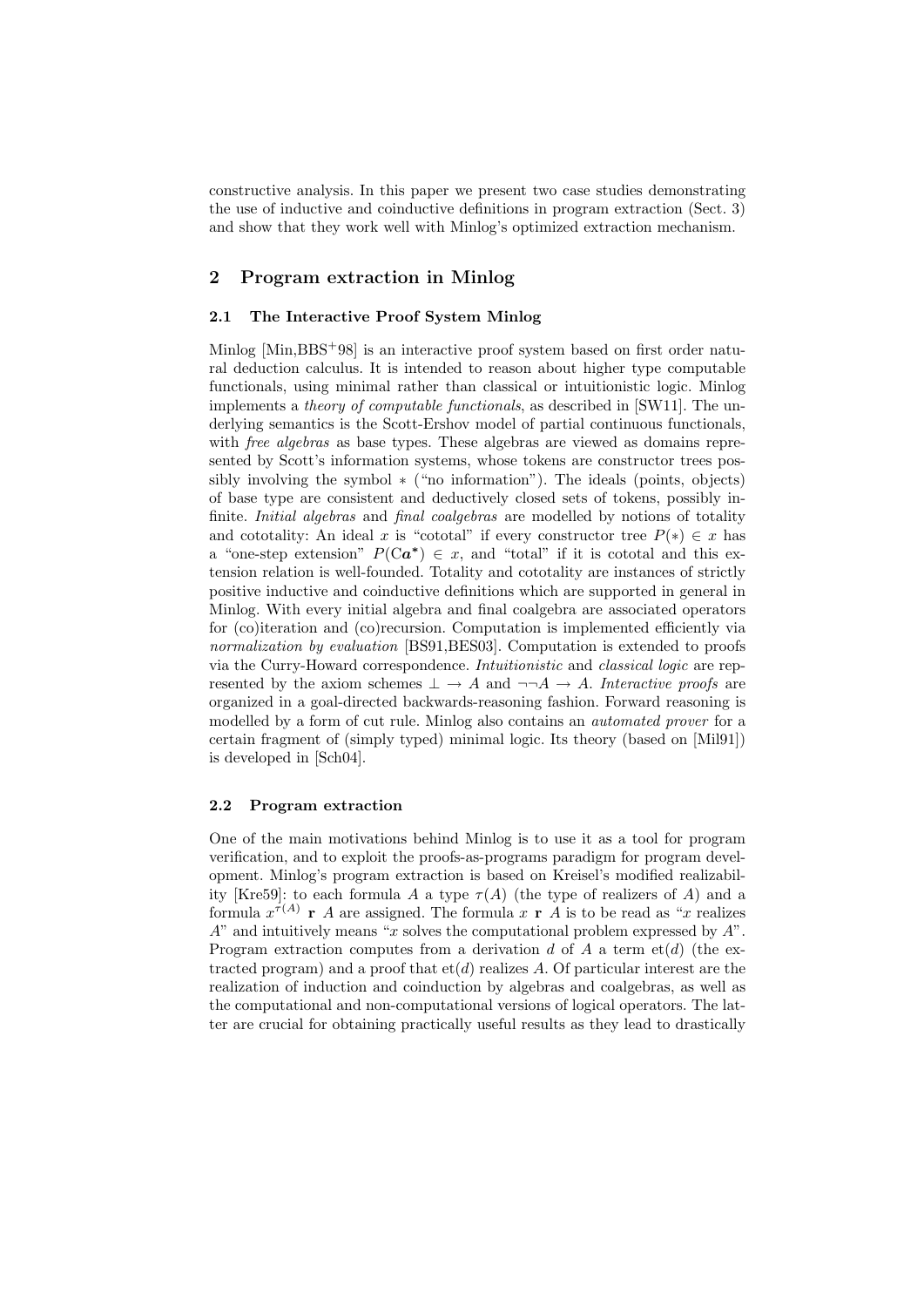simplified proofs and extracted programs. The case studies on parsing  $(3.1)$  and exact real numbers (3.2) below will highlight these points. From a type-theoretic point of view, realizability collapses a dependently typed lambda-calculus (which Minlog's proof calculus is an instance of) to a simply typed lambda-calculus. The collapse happens on the level of atomic formulas, since  $\tau(Pt) = \tau(P)$  where  $\tau(P)$ is a simple type assigned to the predicate  $P$ , discarding the first-order terms  $t$ . Minlog extends program extraction to classical proofs via a refined A-translation [BBS02] or Dialectica Interpretation (see eg. [SW11]). The theoretical foundations of program extraction from formal proofs, as implemented in Minlog, are presented in detail in [SW11]. Realizability for induction and coinduction, including applications to exact real numbers, are developed in [Ber09,BS10].

## 2.3 Related Work

Program extraction from proofs is also implemented in Isabelle [Isa] (for algebras) and in Coq [Coq] (cf [BBLS06] for a joint case study). The implementation in Isabelle has been modelled after Minlog's extraction. The correctness of program extraction in Coq is not based on realizability and a Soundness Theorem (as in Minlog), but on the fact that reduction of proofs is correctly simulated by reduction of extracted programs [Let03]. There exists also an experimental implementation of program extraction in Agda [Agd] (cf [Chu11]). We are not aware of substantial case studies on program extraction in these systems. Also, Minlog seems to be the only system implementing the Dialectica Interpretation and program extraction from classical proofs. We also mention RZ [BS07], a tool that computes the realizability interpretation of a mathematical statement (but does not extract programs from proofs).

## 3 Case studies

#### 3.1 Algebras for parsing

Consider strings  $x, y$  of left and right parentheses  $L, R$ . We define inductively the predicate (grammar)  $S$  of balanced strings of parentheses by the clauses

InitS:  $S(nil)$ , ApS:  $Sx \to Sy \to S(xy)$ , ParS:  $Sx \to S(LxR)$ .

The type  $\tau(S)$  of realizers of S is the algebra algs of generation trees for S. It has one nullary constructor, cInitS, one binary, cApS, and one unary, cParS. Our goal is to prove decidability of S, i.e.  $\forall_x(Sx \lor \neg Sx)$ , and extract from the proof a program computing for each string  $x$  a boolean value  $p$  and a tree t: algS such that p decides whether  $Sx$  holds and, in the positive case, t is a generation tree for x. Note that negation,  $\neg A$ , is expressed in Minlog as  $A \to \bot$ and disjunction,  $A \vee B$ , as  $\exists_p((p \rightarrow A) \wedge (\neg p \rightarrow B))$ . Hence the goal reads  $\forall_x \exists_p ((p \rightarrow Sx) \land ((p \rightarrow \bot) \rightarrow Sx \rightarrow \bot))$ . We also consider an alternative grammar  $U$  for the same set of strings (which, in contrast to  $S$ , is deterministic)

$$
InitU: U(nil), \qquad ApU: Ux \to Uy \to U(xLyR),
$$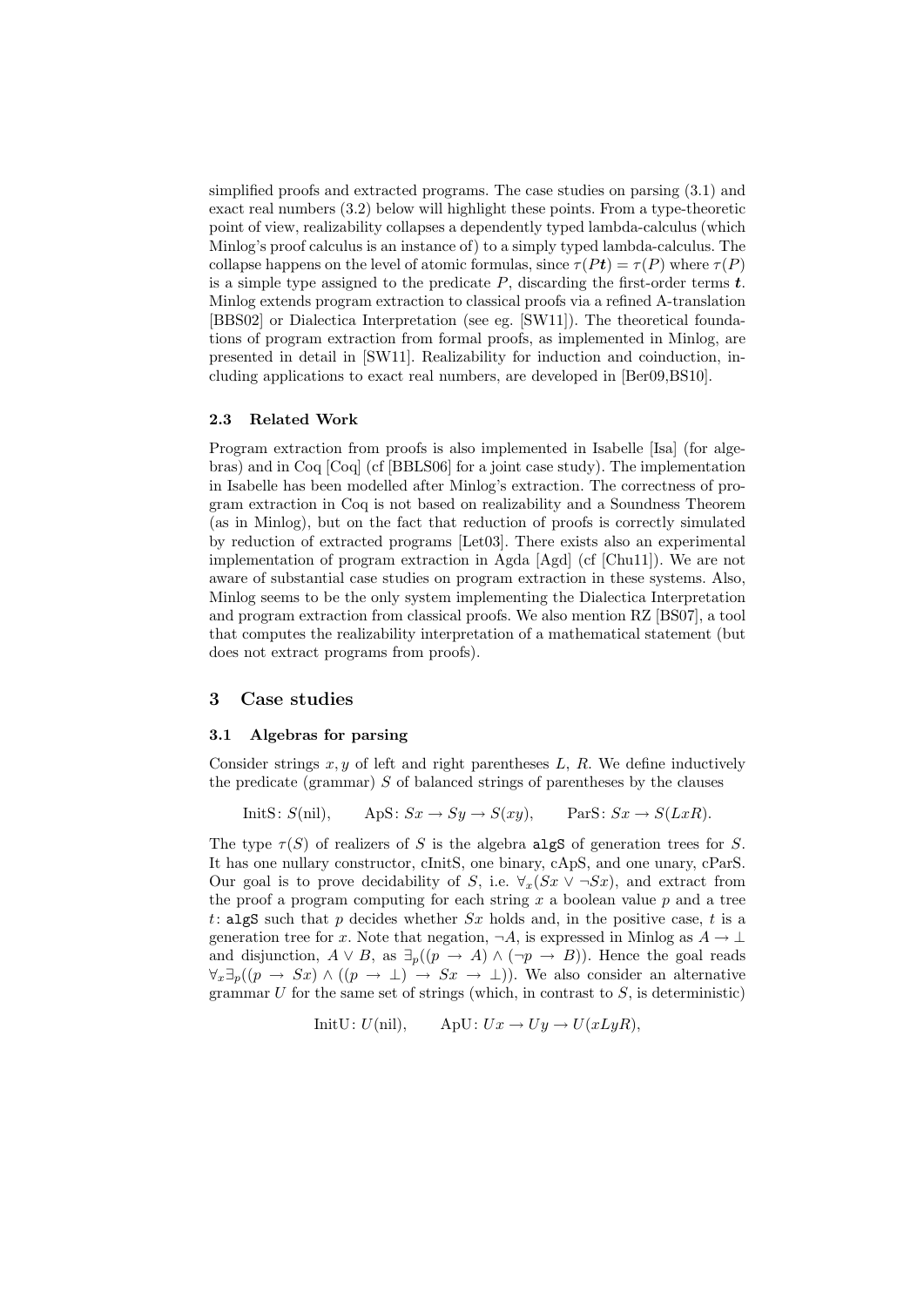with an algebra of realizers algU with constructors cInitU (nullary) and cApU (binary). Equality of U and S is expressed by  $\forall_x^{\text{nc}}(Ux \to Sx)$  and  $\forall_x^{\text{nc}}(Sx \to Ux)$ . These formulas can be easily proven by induction on  $Ux$  and  $Sx$ . The noncomputational universal quantifier  $\forall_x^{\text{nc}}$  has the same logical meaning as the usual  $\forall x$ , but it indicates that the extracted programs only operate on the generation trees for x and not on the string x itself. The variables  $x, y$  in the defining clauses for S and U are implicitly quantified by  $\forall^{nc}$  as well. The extracted program for the proof of  $\forall_x^{\text{nc}}(Sx \to Ux)$  is ([b0] and [b1,...] denote lambda-abstractions)

```
[b0] (Rec algS=>algU)b0 cInitU
([b1,b2,a3,a4](Rec algU=>algU)a4 a3([a5,a6,a7,a8]cApU a7 a6))
([b1]cApU cInitU)
```
The fact that the proof is by induction on  $Sx$  is witnessed by the occurrence of the recursion operator (Rec algS=>algU) implementing (an instance of) structural recursion on algS. There is also a side induction witnessed by (Rec  $algU=>\text{alg}$ ). The term above is equivalent to a program SU defined by the recursive equations

SU cInitS = cInitU SU (cApS  $b1 b2$ ) = UU (SU  $b2$ ) where UU cInitU = SU b1 UU  $(cApU a5 a6) = cApU (UU a5) a6$ SU (CParS b) = cApU cInitU (SU b)

The boolean value deciding whether or not  $Sx$  holds is computed as Test 0 x, the function Test being defined as a constant Test (py means parse-type):

```
(add-program-constant "Test" (py "nat=>list par=>boole"))
(add-computation-rules
"Test 0(Nil par)" "True"
"Test 0(R::x)" "False"
"Test(Succ n)(Nil par)" "False"
"Test n(L::x)" "Test(Succ n)x"
"Test(Succ n)(R::x)" "Test n x")
```
Note that (Nil par) denotes the empty list of parentheses and :: is the cons operation for lists. Soundness,  $\forall_x^{\text{nc}}(Ux \to \text{Test}(0,x))$ , is easy and the proof has no computational content. Completeness,  $\forall_x(\text{Test}(0, x) \rightarrow Sx)$ , needs an inductively defined predicate State with clauses

InitState: State(0, nil), ApState:  $S_s \rightarrow$  State( $n, x$ )  $\rightarrow$  State( $S_n, xsL$ )

and a lemma  $\forall y \forall_{n,x}^{\text{nc}} (\text{State}(n,x) \rightarrow \forall_s^{\text{nc}}(S_s \rightarrow \text{Test}(n,y) \rightarrow S(xsy))),$  proved by induction on y. Now  $\forall_x \exists_p ((p \rightarrow Sx) \land ((p \rightarrow \bot) \rightarrow Sx \rightarrow \bot))$  is proved easily<sup>3</sup>. The parser-term extracted from this proof is ( $\mathcal Q$  is a pairing operator in infix notation,  $\begin{bmatrix} \text{if} \dots \end{bmatrix}$  is a generalization of the usual if-then-else allowing pattern matching on the constructors of an algebra)

<sup>3</sup> The third author is grateful to Makoto Takeyama for explaining his Agda code http://code.haskell.org/Agda/examples/ParenDepTac.agda to him.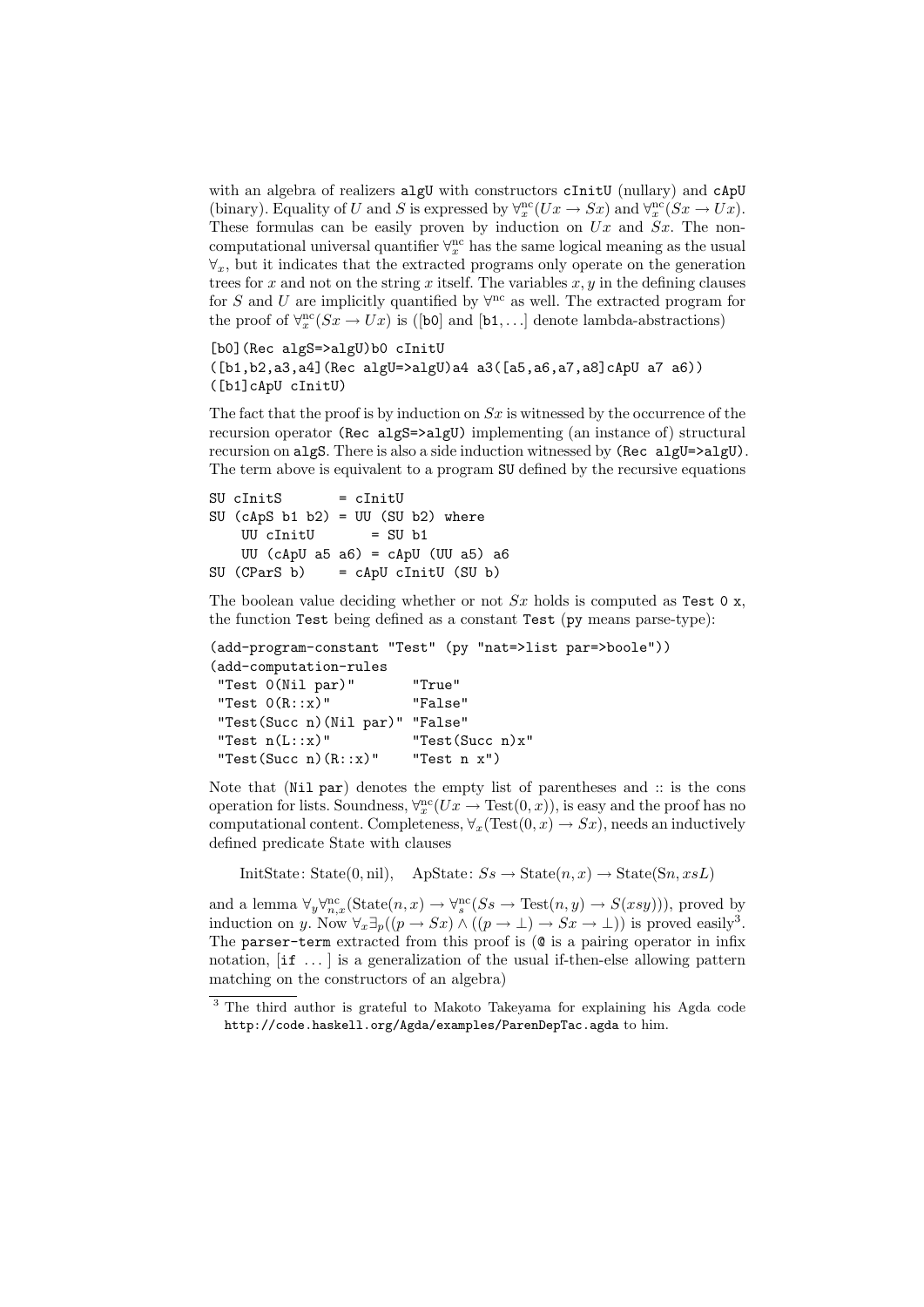```
[x0]Test 0 x0 @
 (Rec list par=>algState=>algS=>algS)x0
 ([st1,b2][if st1 b2 ([b3,st4]cInitS)])
 ([par1,x2,f3,st4,b5]
   [if par1
     (f3(cApState b5 st4)cInitS)
     [if st4 cInitS ([b6,st7]f3 st7(cApS b6(cParS b5)))]])
cInitState cInitS
```
which corresponds to the following recursive program:

```
P x0 = Test 0 x0 @ P0 x0 cInitState cInitS where
  P0 Nil cInitState b2 = b2P0 Nil(cApState b3 st4)b2 = cInitS
  P0 (L::x2)st4 b5 = P0 x2(cApState b5 st4)cInitS
  P0 (R::x2)cInitState b5 = cInitS
  P0 (R::x2) (cApState b6 st7)b5 = P0 x2 st7(cApS b6(cParS b5))
```
Experiments (pp, nt, pt mean pretty-print, normalize-term, parse-term - Four inputs to Minlog, followed by Minlog's response):

```
(pp (nt (mk-term-in-app-form parser-term (pt "L::R:"))))
"True@cApS cInitS(cParS cInitS)"
(pp (nt (mk-term-in-app-form parser-term (pt "R::L:"))))
"False@cInitS"
(pp (nt (mk-term-in-app-form parser-term (pt "L::R::L::R:"))))
"True@cApS(cApS cInitS(cParS cInitS))(cParS cInitS)"
(pp (nt (mk-term-in-app-form parser-term (pt "L::L::R::R:"))))
"True@cApS cInitS(cParS(cApS cInitS(cParS cInitS)))"
```
#### 3.2 Coalgebras for exact real numbers

Our second case study concerns algorithms in exact real arithmetic. Whilst such algorithms have been verified before (see eg. [CDG06,MRE07,GNSW07,BH08]), in the present paper we show by means of an example how to extract them. We extract a program which for every rational number  $a \in [-1,1]$  computes a signed binary digit representation, that is, a (finite or infinite) stream of digits  $d_0, d_1, \ldots \in \{-1, 0, 1\}$  such that

$$
a = \sum_{i} \frac{d_i}{2^{i+1}} \tag{1}
$$

We let a range over abstract real numbers (we only use the properties of an ordered field) and let  $Qa$  mean that  $a$  is a rational number with absolute value  $\leq$  1. Our program will be extracted from a proof of the formula

$$
\forall_a^{\rm nc}(Qa \to Ja) \tag{2}
$$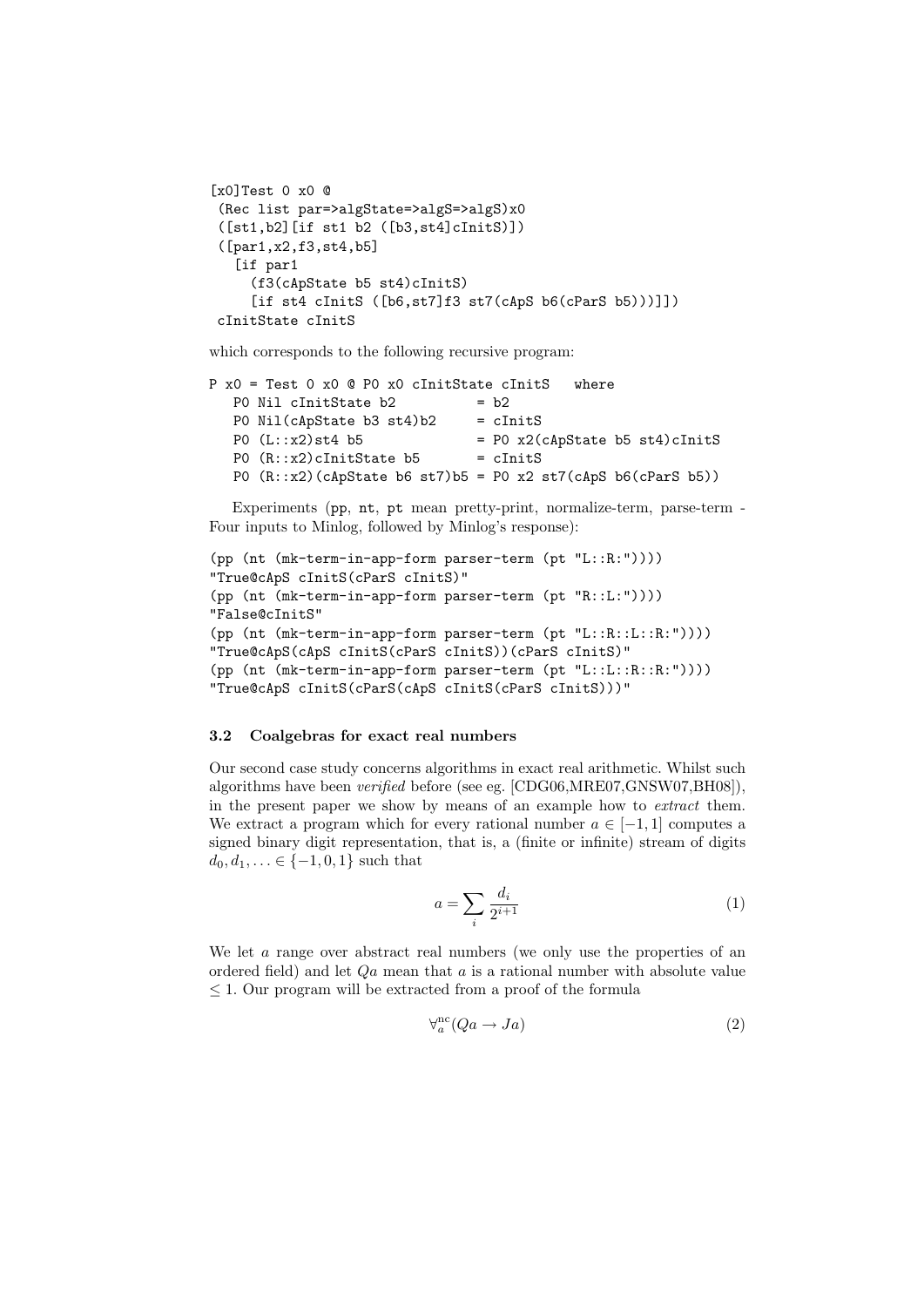where the predicate  $J$  is defined coinductively by the clause

$$
\forall_a^{\text{nc}}(Ja \to a=0 \lor \exists_b^{\text{r}}(a=\frac{b-1}{2} \land Jb) \lor \exists_b^{\text{r}}(a=\frac{b}{2} \land Jb) \lor \exists_b^{\text{r}}(a=\frac{b+1}{2} \land Jb)) \tag{3}
$$

that is,  $J$  is the largest predicate satisfying (3). The proof of (2) proceeds by coinduction, that is, by showing that  $(3)$  holds when J is replaced by Q. The superscript **r** attached to the quantifier  $\exists$ <sup>r</sup> stands for "right" and means that from a proof of a formula  $\exists_b^{\mathrm{r}} A$  only the realizer of A is kept while the witness b contained in the proof is discarded. The type of realizers for J is the coalgebra of finite and infinite streams of signed digits. In our setting it is modelled as the set of cototal ideals (see Sect. 2.1) of the algebra I of "standard rational intervals", whose constructors are I (for the initial interval  $[-1, 1]$ ) and  $C_{-1}$ ,  $C_0$ ,  $C_1$  (for the left, middle, right part of the argument interval, of half its length). For example, C<sub>−1</sub>I, C<sub>0</sub>I and C<sub>1</sub>I should be viewed as the intervals  $[-1, 0]$ ,  $[-\frac{1}{2}, \frac{1}{2}]$  and [0, 1]. The cototal ideals include, for example,  ${C_{-1}^n*}_{n\geq 0}$ , a "stream" representation of the real  $-1$ , and also  ${C_{-1}C_1^n *}_{n\geq 0}$  and  ${C_1C_{-1}^n *}_{n\geq 0}$ , which both represent the real 0. Generally, the cototal ideals give us all reals in  $[-1, 1]$ , in the representation (1). We have formalized in Minlog a proof of (2) and extracted from it a term neterm of type  $\iota \to I$  involving the corecursion operator  ${}^{co}\mathcal{R}_I^\iota$  associated with  $(3)$ . The value of the term obtained by applying neterm to, say,  $1/2$  (in Minlog: cGenQ(1#2)) is an infinite ideal starting with  $C_1, C_0, C_0, C_0, \ldots$  (CIntP, CintZ, ...). To compute it (again via normalization-by-evaluation, i.e.,  $nt$ ) we delay unfolding  ${}^{co}\mathcal{R}_I^{\iota}$  at a fixed depth, say 5:

```
(pp (nt (undelay-delayed-corec
 (mk-term-in-app-form neterm (pt "cGenQ(1#2)")) 5)))
"CIntP (CIntZ (CIntZ (CIntZ (CIntZ (CoRec algQ=>intv)..."
```
Sources. The Minlog system is available at www.minlog-system.de. To run the examples download the latest version minlog-latest.tar.gz (SVN snapshot) and follow the installation instructions. Note that, as prerequisites, Scheme and Emacs are required. The reader new to Minlog is referred to the tutorial [CSS11] for introductory examples. The two case studies of this paper can be found in examples/parsing/parens.scm and examples/analysis/ratsds.scm together with readme files readme-parens.txt and readme-ratsds.txt explaining the background and how to run the case studies.

Acknowledgements. The authors would like to thank the referees for their constructive comments and criticism.

## References

[Agd] Agda. http://wiki.portal.chalmers.se/agda/. [BBLS06] U. Berger, S. Berghofer, P. Letouzey, and H. Schwichtenberg. Program extraction from normalization proofs. Studia Logica, 82:27–51, 2006.